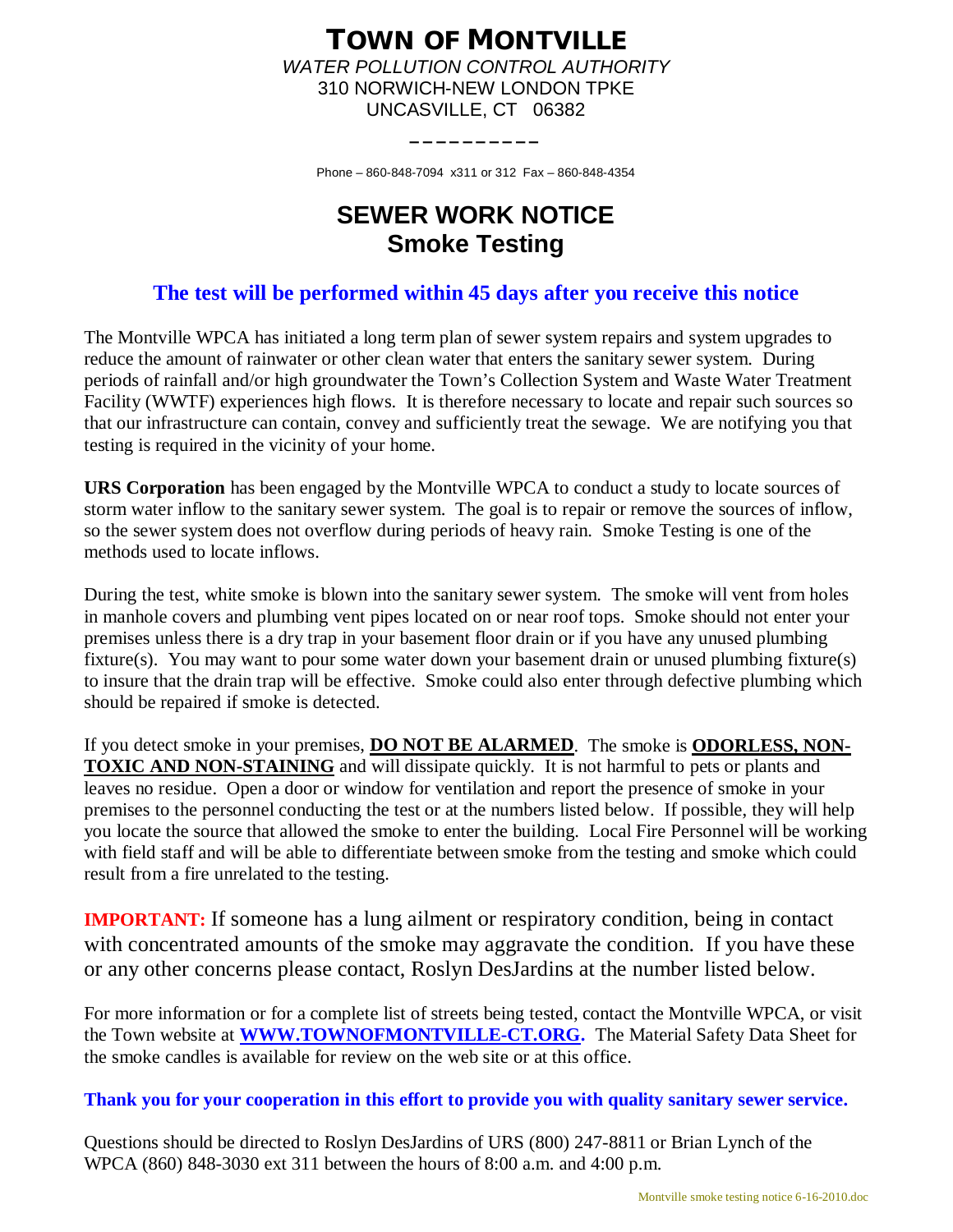#### Montville Smoke Testing Streets

### **Subsystem 1**

Beechwood Rd Chapel Hill Rd Chesterfield Rd Evergreen La Glendale Rd Glendale Rd Right of Way Hickory Dr Laurel Dr Oak Hill Rd

#### **Subsystem 11**

| Hammel La - Norwich-New London Tpke (Rt 32) |                                                |
|---------------------------------------------|------------------------------------------------|
|                                             | Robertson Rd - Norwich-New London Tpke (Rt 32) |
|                                             |                                                |
|                                             |                                                |

#### **Subsystem 16**

Avery Rd Cook Rd Fielding Terr Norwich-New London Tpke (Rt 32) Church La - Avery Rd Occum La Podurgiel La

#### **Subsystem 18**

Allen Dr Baseview Ct Benway Ct Morgan St Norwich-New London Tpke (Rt 32) Church La - Blatoz Dr Ridge Ct Skyline Dr Skyline Dr Right of Way Spruce La Woodland Dr Woodland Dr Right of Way